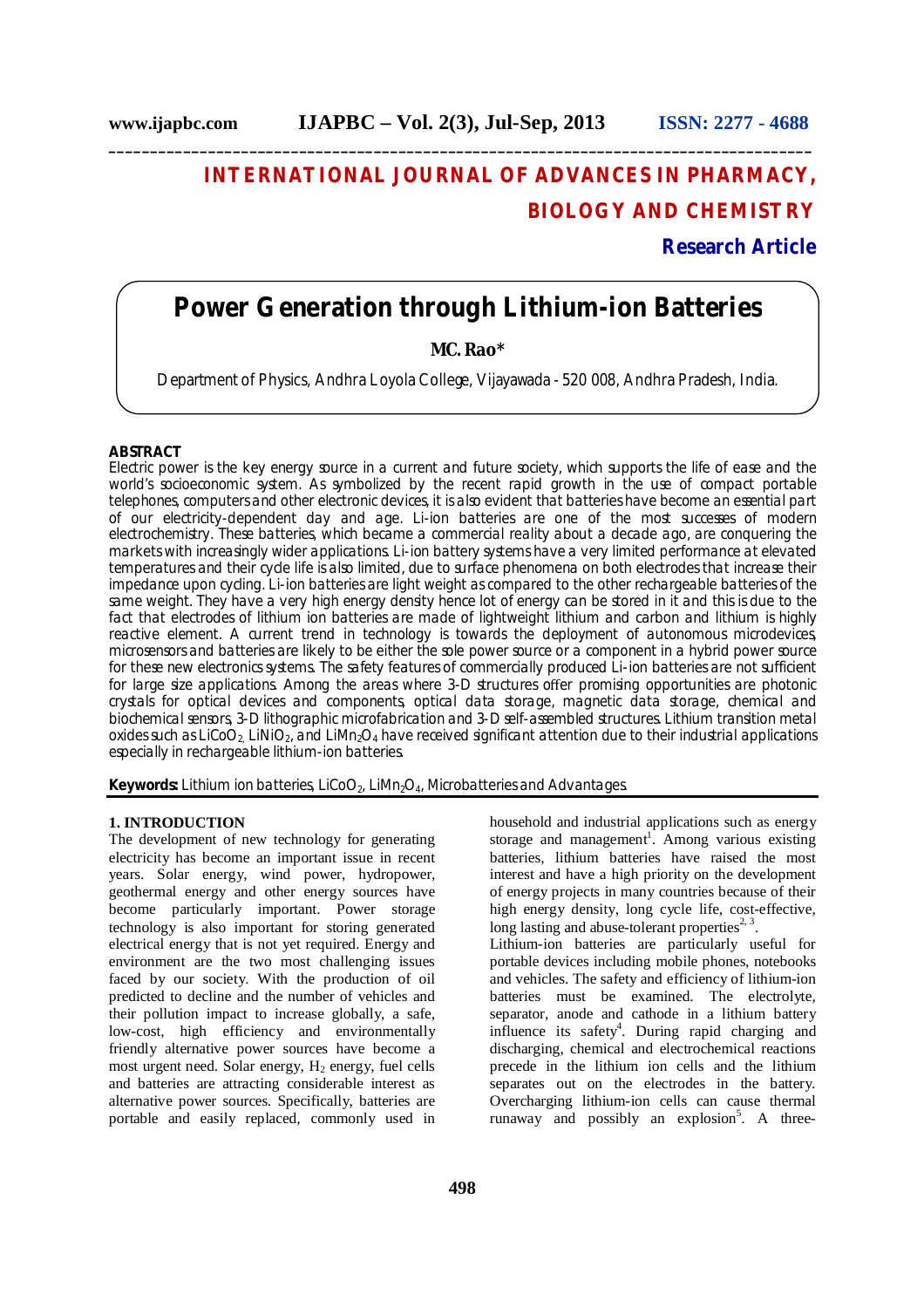dimensional transient electro-thermal model that is based on a finite volume method has been used to model the thermal behavior of lithium-ion (Li-ion) polymer cells. Overcharging lithium-ion batteries can generate and unsafe voltage. Traditionally, a drill is utilized to put a thermocouple in the center of the positive electrode side of such a battery to measure its interior temperature<sup>6</sup>. Portable energy storage is used in mobile phones, notebooks and electric cars. Accordingly, safety is an important issue in lithiumion battery research. The formation of lithium dendrites and the high reactivity of metallic lithium with organic solvents can be hazardous<sup>7</sup>. Unwanted reactions among the battery components and the electrolyte that are activated by unforeseen local overheating or short circuits can rapidly increase the temperature of the battery and eventually trigger a fire or explosion. Heat generation and thermal management are crucial the safe operation of lithiumion cells. Explosive accidents and fire-related incidents that involve Li-ion batteries are still frequently recorded; however, most incidents appear to involve overcharging or overheating $8-10$ .

#### **2. LITHIUM ION BATTERIES**

Improvements in the capacity of modern lithium (Li) batteries continue to be made possible by enhanced electronic conductivities and ionic diffusivities in anode and cathode materials. Fundamentally, such improvements present a materials science and manufacturing challenge: cathodes in these battery cells are normally comprised of metal oxides of relatively low electronic conductivity, and separator/electrolyte compositions must be tuned to readily admit ions, while simultaneously forming safe, impenetrable and electronically insulating barriers. The challenges faced by researchers in this field include the relatively low electrical and ionic conductivity values in cells, an unclear relationship between electrical conduction and ionic conductivity in cathode materials, constantly changing conduction properties in anode materials dependent upon phase transformations, and the inherent difficulty in identifying and measuring the microstructure and conductivity of the solid–electrolyte interphase (SEI) film. Li-ion batteries are light weight as compared to the other rechargeable batteries of the same weight. They have a very high energy density hence lot of energy can be stored in it and this is due to the fact that electrodes of lithium Ion batteries are made of lightweight lithium and carbon and lithium is highly reactive element. Batteries made by lead-acid which weighs 6 kilograms can store the same amount of energy which a 1 kilogram Li-ion battery can store. Charge lost by Li-ion batteries is as low as 5 percent per month as compared to NIMH batteries which has

20 percent charge loss per month. Li-ion batteries do not need to be discharged completely, i.e. they do not have any memory effect which some other batteries have. Hundreds of charge and discharge cycle can be handled by Li-ion batteries.

A current trend in technology is towards the deployment of autonomous microdevices and microsensors and batteries are likely to be either the sole power source or a component in a hybrid power source for these new electronics systems. Batteries are also less hazardous as they become smaller because issues such as runaway heating are minimized. Because batteries have a low heat signature and generate no noise, they cause little physical disruption to microelectronic systems. Another advantage of using micro batteries for micropower sources is the opportunity for direct integration into electronic components. One of the recent themes to emerge from several high technology areas is the prospect of exploiting threedimensional (3-D) structures. Among the areas where 3-D structures offer promising opportunities are photonic crystals for optical devices and components, optical data storage, magnetic data storage, chemical and biochemical sensors, 3-D lithographic microfabrication and  $3-D$  self-assembled structures<sup>11</sup>.

#### **3. CATHODE MATERIALS**

Lithium rechargeable batteries are gaining more importance now days because of their capacity compared with conventional rechargeable systems and due to their wide potential use, ranging from portable devices to heavy electric vehicles. The use of transition metal oxides as intercalation cathodes has turned the lithium power sources into the current generation. Lithium transition metal oxides (LTMOs) such as  $LiCoO<sub>2</sub>$ .  $LiNiO<sub>2</sub>$  and  $LiMn<sub>2</sub>O<sub>4</sub>$  have received significant attention due to their industrial applications especially in rechargeable lithium-ion batteries. These materials are applied on the cathode side where Li is, respectively extracted and stored during the charge-discharge cycle of the battery. The  $LiCoO<sub>2</sub>$  is commonly used in the positive electrode of lithium rechargeable batteries, due to its high energy density, high specific capacity, high cycling stability and long shelf life whose operation is based on reversible insertion and removal of lithium ions to and from their positive and negative electrodes $^{12}$ . LiCoO<sub>2</sub> has the  $\alpha$ -NaFeO<sub>2</sub> structure with the oxygen's in a cubic close-packed arrangement on complete removal of the lithium, the oxygen layers rearrange themselves to give hexagonal close packing of the oxygen in CoO2. Between these composition limits several phases are formed with varying degrees of distortion of the ccp oxygen lattice. In the  $LiMn<sub>2</sub>O<sub>4</sub>$  spinel structure (space-group: Fd3m), a ccp